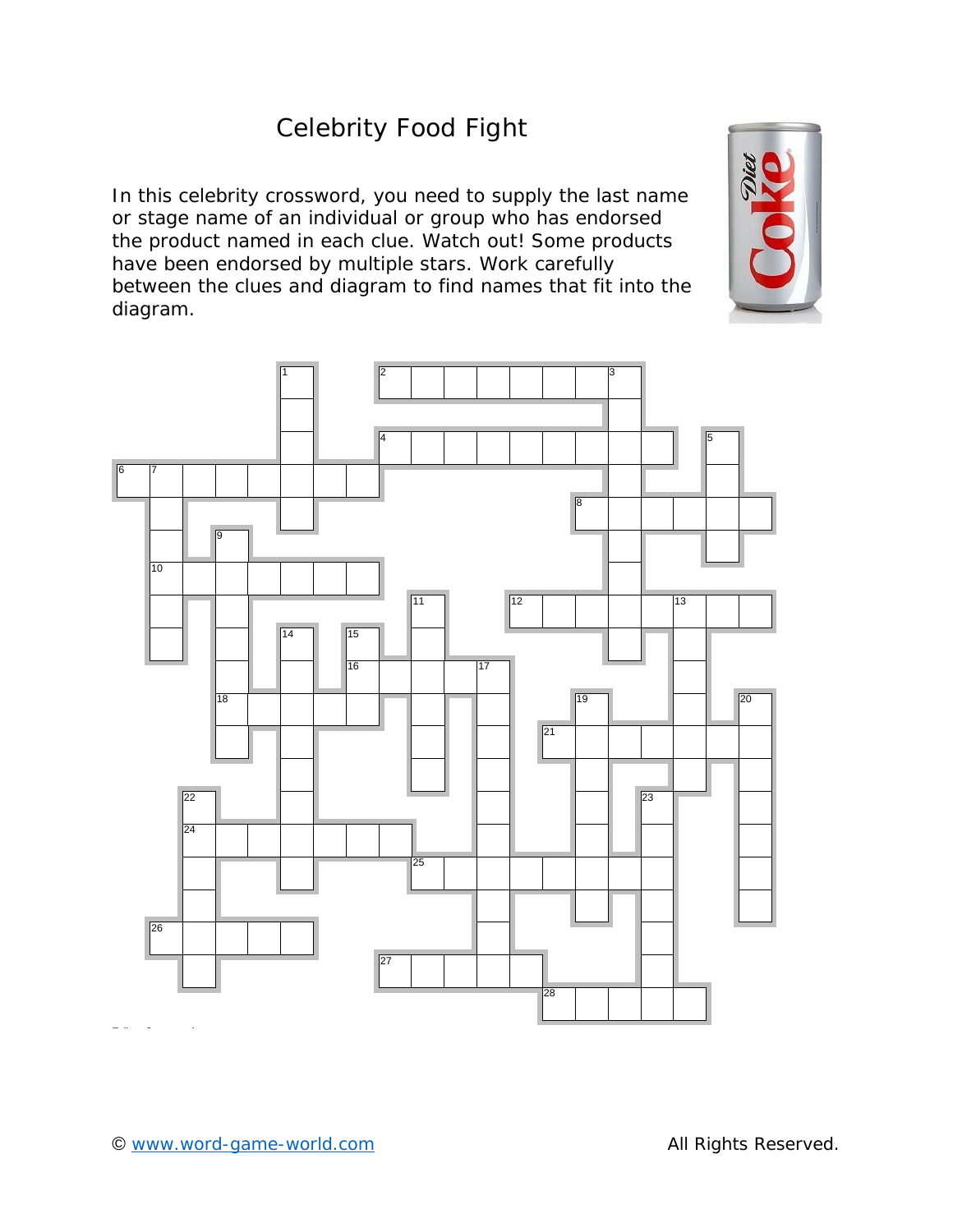## **Across**

- 2. Nabisco: Athletic sisters
- 4. Vit**a**min Water: Idol star
- 6. Re**d** Bull: Voice coach
- 8. GG Tea: Singer
- 10. Activia: Singer
- 12. Quaker Oats: Actress
- 16. Diet C**o**ke: Singer
- 18. Mike and Ike: Rapper, singer
- 21. Fuze: Singer
- 24. Sun**n**y Delight: Singer
- 25. Chipotle: Band
- 26. PopChips: Singer
- 27. Bo**r**den Milk: Band
- 28. Honey Nut Cheerios: Singer

## **Down**

- 1. Nesca**f**e: Singer
- 3. Monster Ene**r**gy: Rapper, singer
- 5. Pepsi: Singer
- 7. Weight Watc**h**ers: Singer
- 9. Snapple: Band
- 11. CORE Hyd**r**ation: Rapper
- 13. Nutrisystem: Singer, actress
- 14. Slim-Fast: Actress
- 15. Wonderful Pi**s**tachio: Singer
- 17. Chili's: Singer
- 19. Sheets Energy Strips: Rapper
- 20. Jenny Craig Weight L**o**ss: Actress, singer
- 22. L**i**pton Brisk: Rapper
- 23. Pepsi: Singer

**Digging Deeper** Unscramble the bolded letters in the clues to spell a celebrity who once participated in the Got Milk? campaign.

\_\_ \_\_ \_\_ \_\_ \_\_ \_\_ \_\_ \_\_ \_\_ \_\_ \_\_



<sup>©</sup> www.word-game-world.com All Rights Reserved.